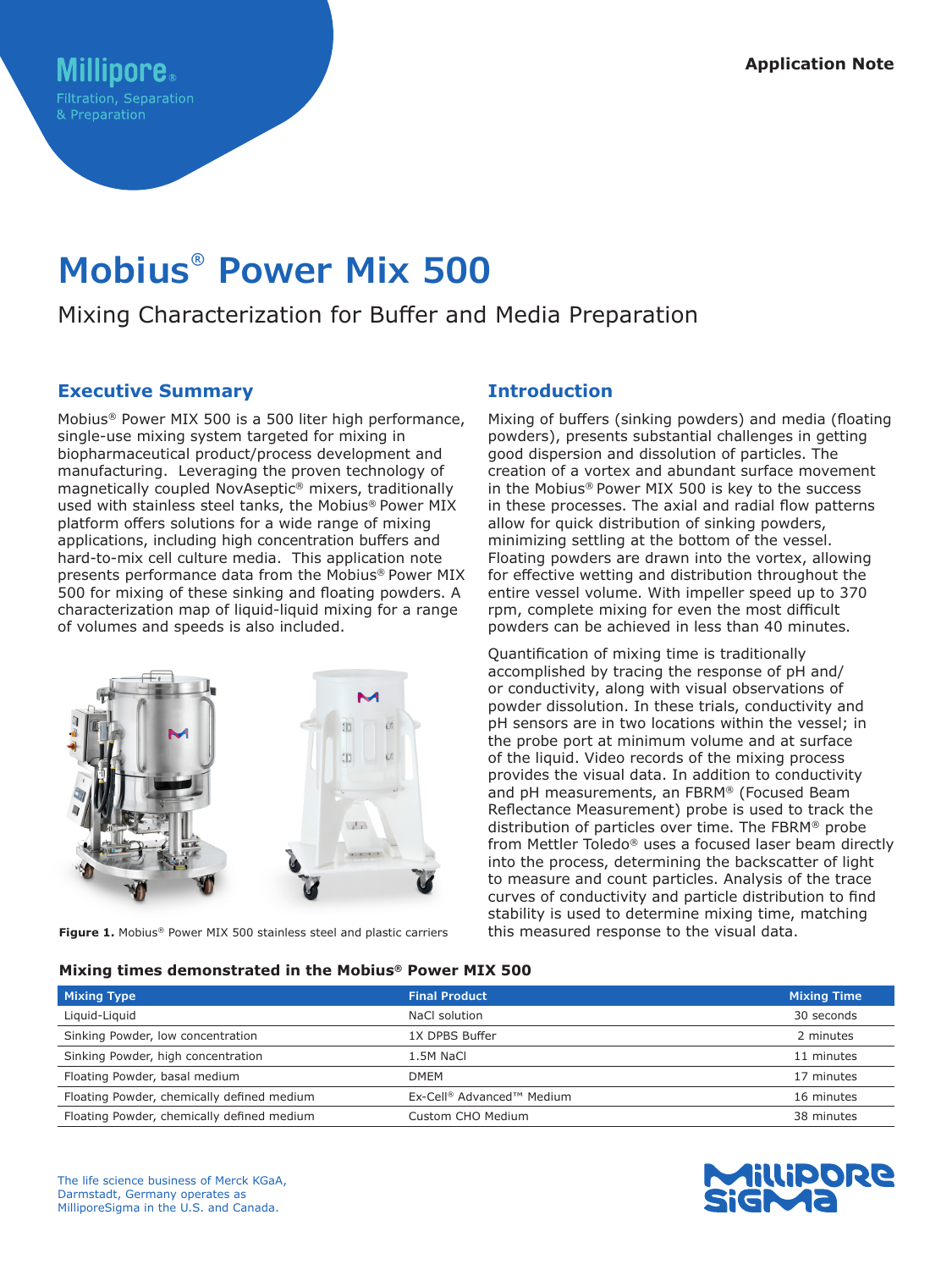## **Materials and Methods:**

**Mobius® Power MIX 500 jacketed carrier with temperature sensor and load cells**

- 500L Mixer Assembly
- Hamilton OneFerm® Single Use pH VP 70 probe in Mixer Assembly probe port
- Mettler Toledo® InPro® 7100 Conductivity probes
- Mettler Toledo® Particle Track G400 FBRM® probe

#### **Buffers and Medias were prepared according to manufacturers' data sheets, as outlined in table below. The general procedure included:**

- 1. Fill bag to recommended volume with DI water.
- 2. Run impeller at maximum speed (370 rpm).
- 3. Add appropriate amount of solute. Additions made above impeller, with open-top liner for better visual record.
- 4. Powders added as quickly as possible, to fully tax mixing capability. Record addition time.
- 5. Record of process made through several sensors. Two conductivity sensors, one at the top of the liquid and the second installed in the probe port at minimum volume. Hamilton OneFerm® Single-Use pH sensor installed in second mixer bag probe port. The FBRM® probe also installed at minimum volume, in place of a sample port. Video camera set up at the top of the vessel.
- 6. Mixer run for at least 2 minutes past time when no visible powders were present.
- 7. For chemically defined media mixes, pH adjustment was made to fully dissolve all particles and then DI water added to reach final volume. pH adjustment was made with titration of 5N NaOH for Custom MilliporeSigma CHO medium and Sodium Carbonate powder for Ex-Cell® Advanced™ medium.
- 8. Data analysis on conductivity and particle distribution traces to find time to reach t99 (99% of final value) or  $\pm$  1% process stability.
- 9. Excerpts from video records compiled to show distribution and dissolution of powders and quality of mixing.

| <b>Solution</b>                    | <b>Starting</b><br>Volume,<br><b>liters</b> | <b>Solute</b>                                                      | Powder<br>added,<br>kq | <b>Final</b><br>Concentration,<br><u>g/l</u> |
|------------------------------------|---------------------------------------------|--------------------------------------------------------------------|------------------------|----------------------------------------------|
| 1X DPBS<br>Buffer                  | 450<br>$(90\%)$                             | Dulbecco's<br>Phosphate<br><b>Buffered Saline</b><br>(Sigma D5773) | 4.925                  | 9.86                                         |
| 1.5M NaCl                          | 400<br>$(80\%)$                             | Sodium<br>Chloride<br>(Fisher S67110)                              | 36.0                   | 90                                           |
| <b>DMEM</b>                        | 400<br>$(80\%)$                             | Dulbecco's<br>Modified<br>Eagle's Medium                           | 6.0                    | 12                                           |
| Chemically<br>Defined<br>CHO Media | 400<br>$(80\%)$                             | $Ex-Cell@$<br>Advanced™<br>Medium                                  | 115.0                  | 23                                           |
| Custom<br>CHO Media                | 400<br>$(80\%)$                             | Custom<br>MilliporeSigma<br><b>CHO Medium</b>                      | 101.5                  | 20.3                                         |

## **Results:**

| <b>Solution</b>                        | <b>Time to</b><br>add all<br>powder | <b>Time to</b><br>t99<br>conductivity | <b>Time to</b><br>complete<br>visual mixing | <b>Total</b><br><b>Mixing</b><br>Time* |
|----------------------------------------|-------------------------------------|---------------------------------------|---------------------------------------------|----------------------------------------|
| 1X DPBS<br><b>Buffer</b>               | $0.2$ min.                          | $1$ min.                              | $2$ min.                                    | 2 min.                                 |
| 1.5M NaCl                              | $0.5$ min.                          | 7 min.                                | $11$ min.                                   | $11$ min.                              |
| <b>DMEM</b>                            | $0.5$ min.                          | $10$ min.                             | 17 min.                                     | 17 min.                                |
| $Ex-Cell@$<br>Advanced™<br>CHO Medium  | $1$ min.                            | 11 min.                               | 16 min.                                     | $27$ min. <sup>1</sup>                 |
| Custom<br>MilliporeSigma<br>CHO Medium | $2$ min.                            | 22 min.                               | 38 min.                                     | 55 min. <sup>2</sup>                   |

\*Complete Particle Distribution and Dissolution

1Includes pH adjustment

2Includes pH titration

**Figures 2** through **6** provide a record of each mixing trial, with images at key milestones in the process and traces of conductivity, pH or particle count to quantify the mixing progression.



**Figure 2.** At 45-60 seconds, process data for mixing 1X DPBS in Mobius® Power MIX 500 shows conductivity reaching final value at both top and bottom of vessel. Particle count reaches minimum value at approximately 1-2 minutes. At same time, visual mixing is complete as the liquid becomes clear. As shown in the 4 minute picture, no further changes in visual were seen after 2 minutes, confirming complete mix at that time. At 10 minutes, Q.S. to 500L shows decrease in conductivity and no change in particle count.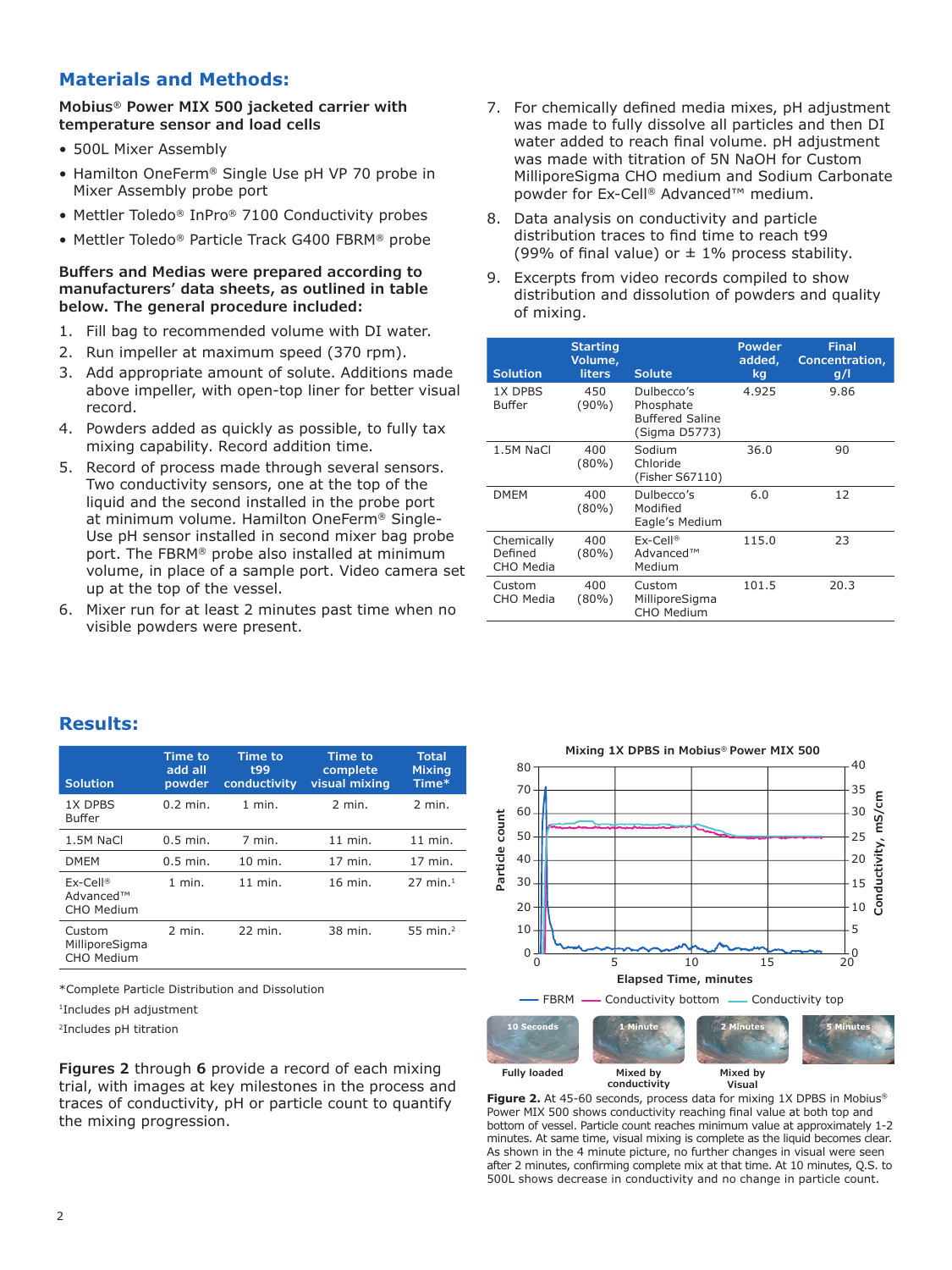



**Figure 3.** At 7 minutes, conductivity readings at both the top and bottom of the vessel reach a stable value, indicating homogeneity in mixing 1.5M NaCl in the Mobius® Power Mix 500. At this time, the solution is starting to become clear, with the impeller somewhat visible. Clarity improves greatly at 8 minutes and even more at 11 minutes, where visual mixing is deemed complete. Particle count also reaches a minimum at 9 minutes.









**conductivity**



**Fully loaded Mixed by** 



**Visual**

**Figure 4.** At 10 minutes, process data for mixing DMEM in Mobius® Power MIX 500 shows conductivity reaching final value. At this time, only a few small agglomerates of powder are visible. These last pieces are slowing dissolving. At 17 minutes, visual mixing is complete with no visible powder on the surface or in the liquid. Particle count appears to reach a minimum between 12 to 15 minutes. At 25 minutes, with Q.S. to 500L, there is a decrease in conductivity.



**Figure 5.** Ex-Cell® Advanced™ medium powder mixes similarly to DMEM powder. Conductivity reaches a stable value at 11 minutes. The last of the powder is incorporated at 16 minutes for complete visual mixing. Particle count appears to level out around 20 minutes, but does still increase some after that, most likely related to bubbles. After pH adjustment, particle count goes to minimum, but there is some foaming and so particle count does not reach zero.